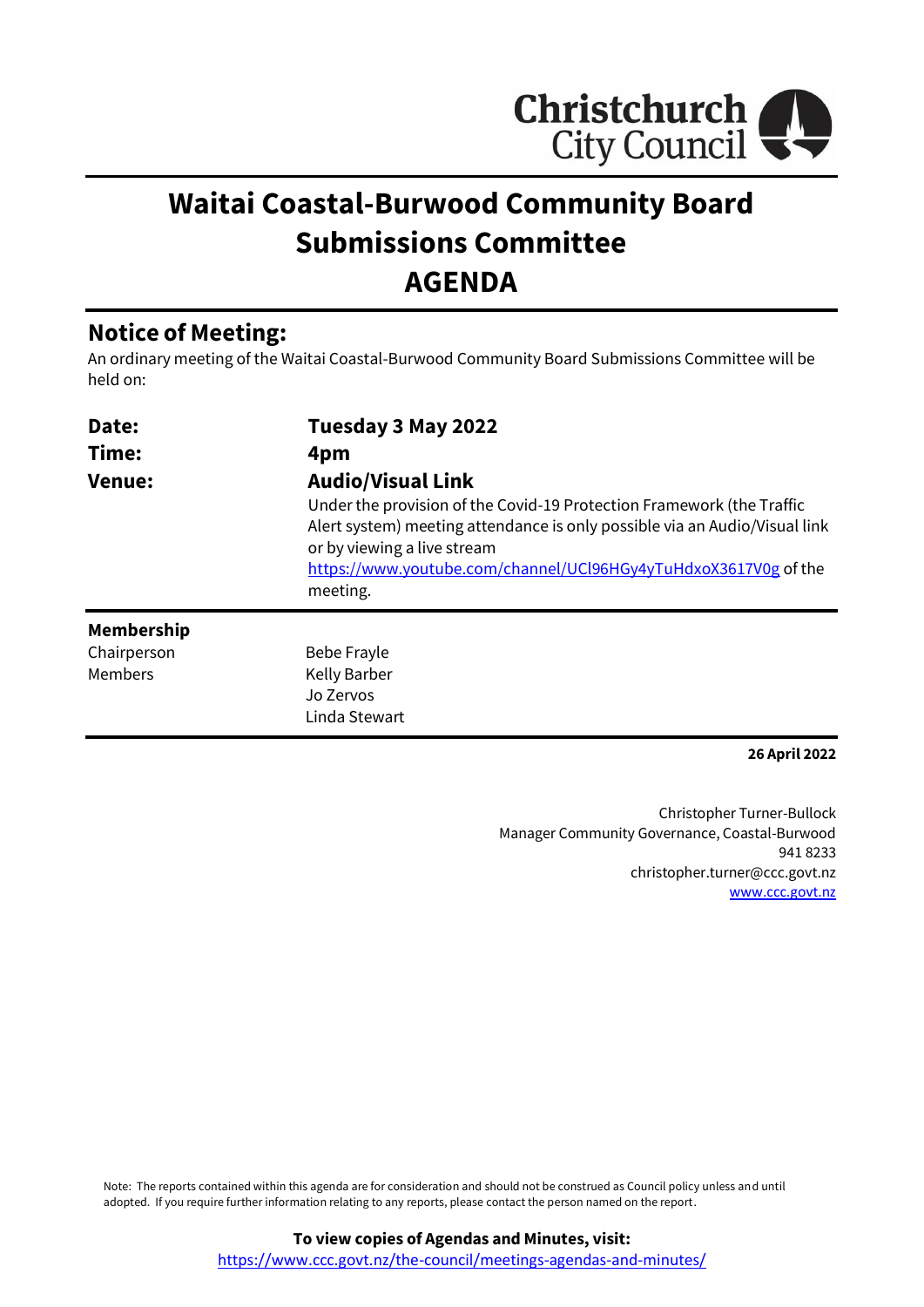

Part AMatters Requiring a Council Decision

## **Part B Reports for Information**

## **Part C Decisions Under Delegation**

#### **TABLE OF CONTENTS**

#### **STAFF REPORTS**

| Draft Housing and Business Choice Plan Change, Draft Coastal Hazards Plan   |
|-----------------------------------------------------------------------------|
| Change, Draft Heritage Plan Change, Draft Radio Communications Pathway Plan |
|                                                                             |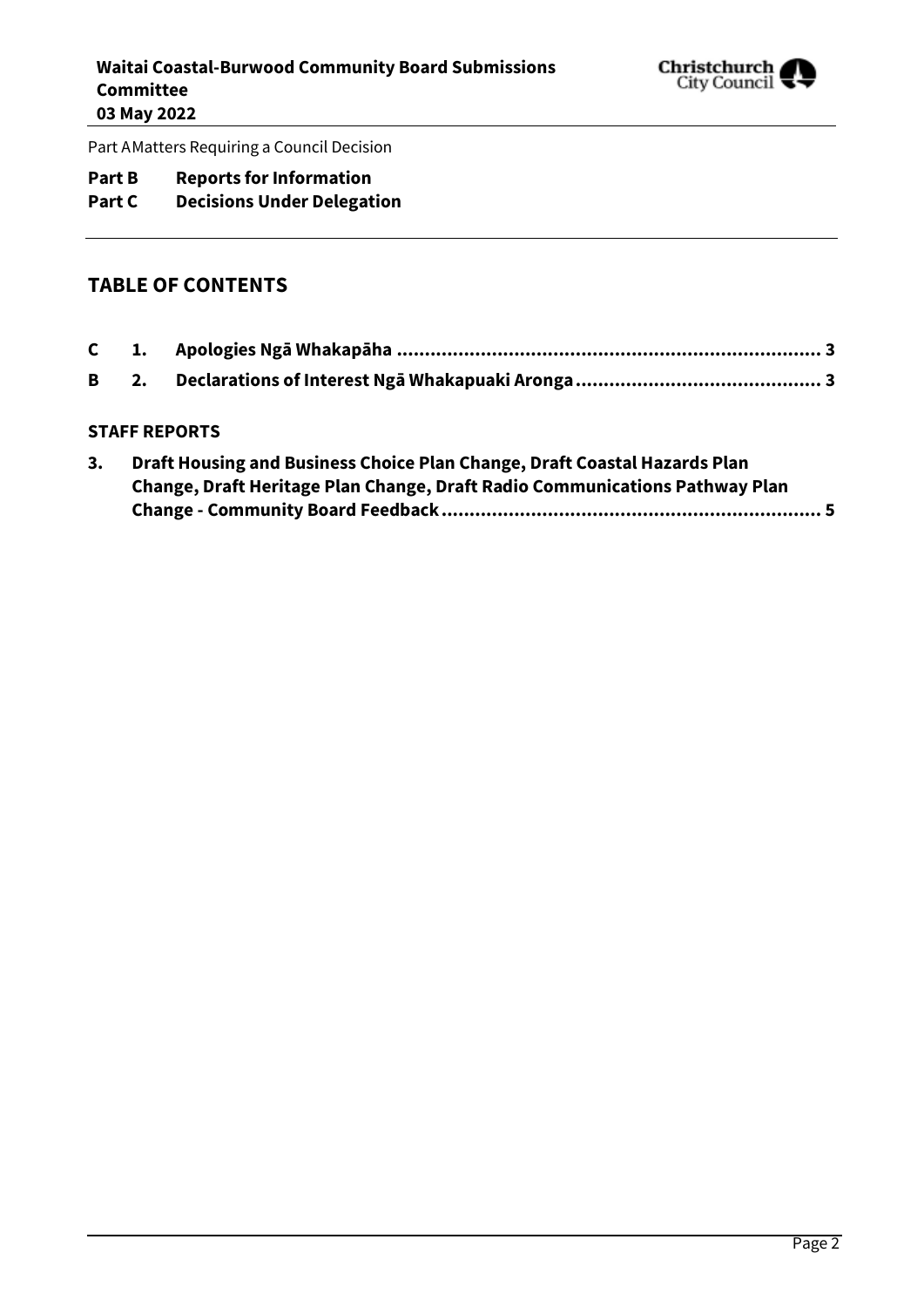

## <span id="page-2-0"></span>**1. Apologies Ngā Whakapāha**

At the close of the agenda no apologies had been received.

## <span id="page-2-1"></span>**2. Declarations of Interest Ngā Whakapuaki Aronga**

Members are reminded of the need to be vigilant and to stand aside from decision making when a conflict arises between their role as an elected representative and any private or other external interest they might have.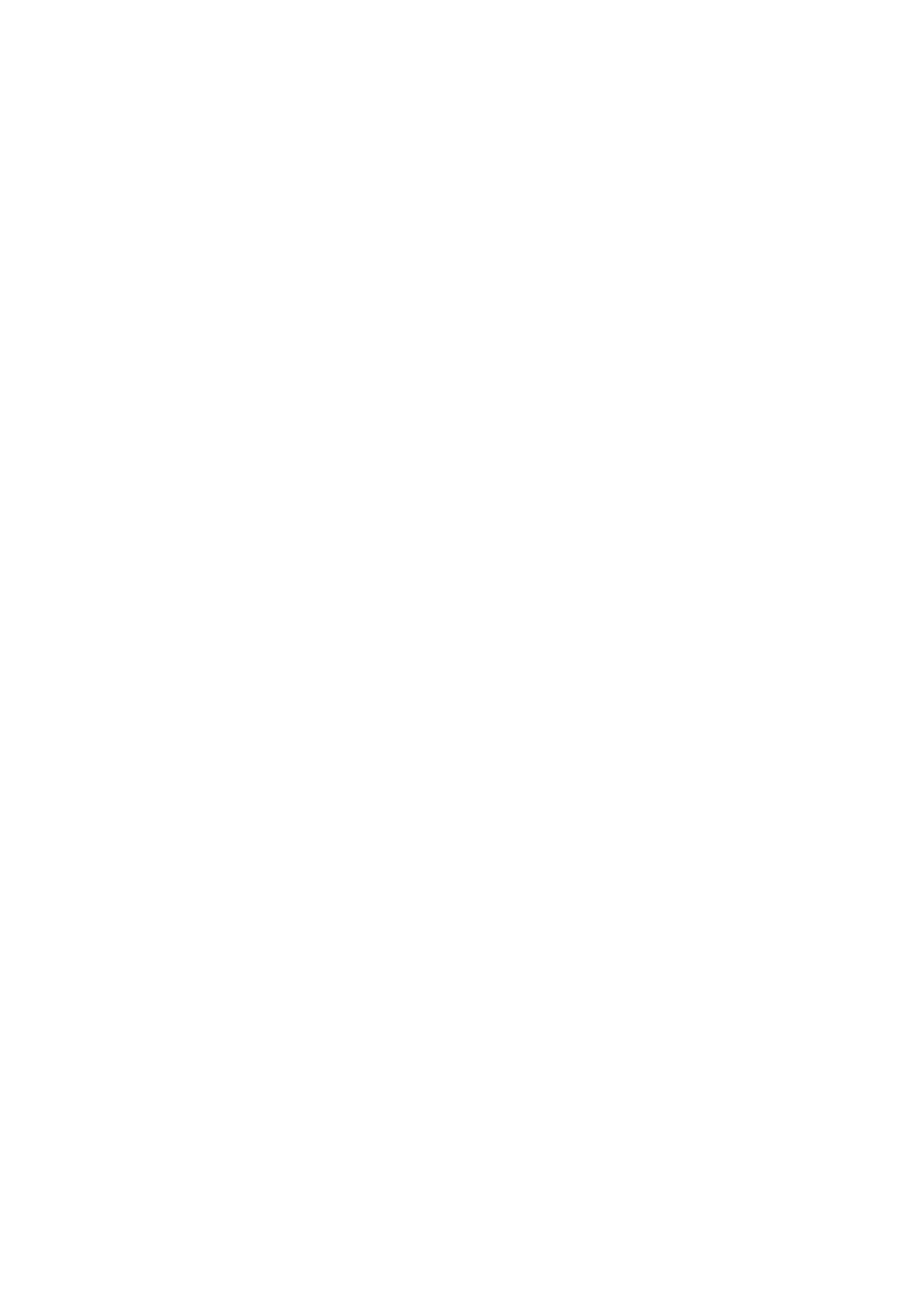

## <span id="page-4-0"></span>**3. Draft Housing and Business Choice Plan Change, Draft Coastal Hazards Plan Change, Draft Heritage Plan Change, Draft Radio Communications Pathway Plan Change - Community Board Feedback**

| Reference Te Tohutoro: 22/475251       |                                                                                         |
|----------------------------------------|-----------------------------------------------------------------------------------------|
| <b>Report of Te Pou Matua:</b>         | Cindy Sheppard, Community Board Advisor<br>cindy.sheppard@ccc.govt.nz                   |
| <b>General Manager</b><br>Pouwhakarae: | Mary Richardson, General Manager, Citizens and Community<br>mary.richardson@ccc.govt.nz |

#### **1. Brief Summary**

1.1 The purpose of this report is for the Waitai Coastal-Burwood Community Board Submissions Committee to consider the preparation of Board Feedback to the Council on the Draft Housing and Business Choice Plan Change, Draft Coastal Hazards Plan Change, Draft Heritage Plan Change and Draft Radio Communications Pathway Plan Change.

#### 1.2 **Draft Housing and Business Choice Plan Change**

Population growth, housing issues, including affordability and climate change are prompting a re-think of Ōtautahi-Christchurch's planning rules. The Council are proposing changes to the District Plan to provide for continued growth and prosperity.

This is to bring the District Plan in line with government direction that has been given via the [National Policy Statement-Urban Development](https://environment.govt.nz/acts-and-regulations/national-policy-statements/national-policy-statement-urban-development/) and the [Resource Management](https://www.legislation.govt.nz/act/public/2021/0059/latest/LMS566049.html)  [\(Enabling Housing Supply and Other Matters\) Amendment Act](https://www.legislation.govt.nz/act/public/2021/0059/latest/LMS566049.html) to enable more development in the city's existing urban footprint.

Some of the changes the Council are making are legal requirements of the new national direction and cannot be influenced by the Council, or community feedback. However, there are some changes that can be adapted based on our residents' views such as building heights above the new baselines.

The following links are provided to assist the Submissions Committee in its deliberations:

- Have your Say page[: https://ccc.govt.nz/the-council/haveyoursay/show/505](https://ccc.govt.nz/the-council/haveyoursay/show/505)
- National Policy Statement Urban Development: [https://environment.govt.nz/acts-and-regulations/national-policy](https://environment.govt.nz/acts-and-regulations/national-policy-statements/national-policy-statement-urban-development/)[statements/national-policy-statement-urban-development/](https://environment.govt.nz/acts-and-regulations/national-policy-statements/national-policy-statement-urban-development/)
- Resource Management (Enabling Housing Supply and Other Matters) Amendment Act: <https://www.legislation.govt.nz/act/public/2021/0059/latest/LMS566049.html>
- Proposed Changes to the District Plan[: https://ccc.govt.nz/the-council/plans](https://ccc.govt.nz/the-council/plans-strategies-policies-and-bylaws/plans/christchurch-district-plan/changes-to-the-district-plan/planchange/pc14/)[strategies-policies-and-bylaws/plans/christchurch-district-plan/changes-to-the](https://ccc.govt.nz/the-council/plans-strategies-policies-and-bylaws/plans/christchurch-district-plan/changes-to-the-district-plan/planchange/pc14/)[district-plan/planchange/pc14/](https://ccc.govt.nz/the-council/plans-strategies-policies-and-bylaws/plans/christchurch-district-plan/changes-to-the-district-plan/planchange/pc14/)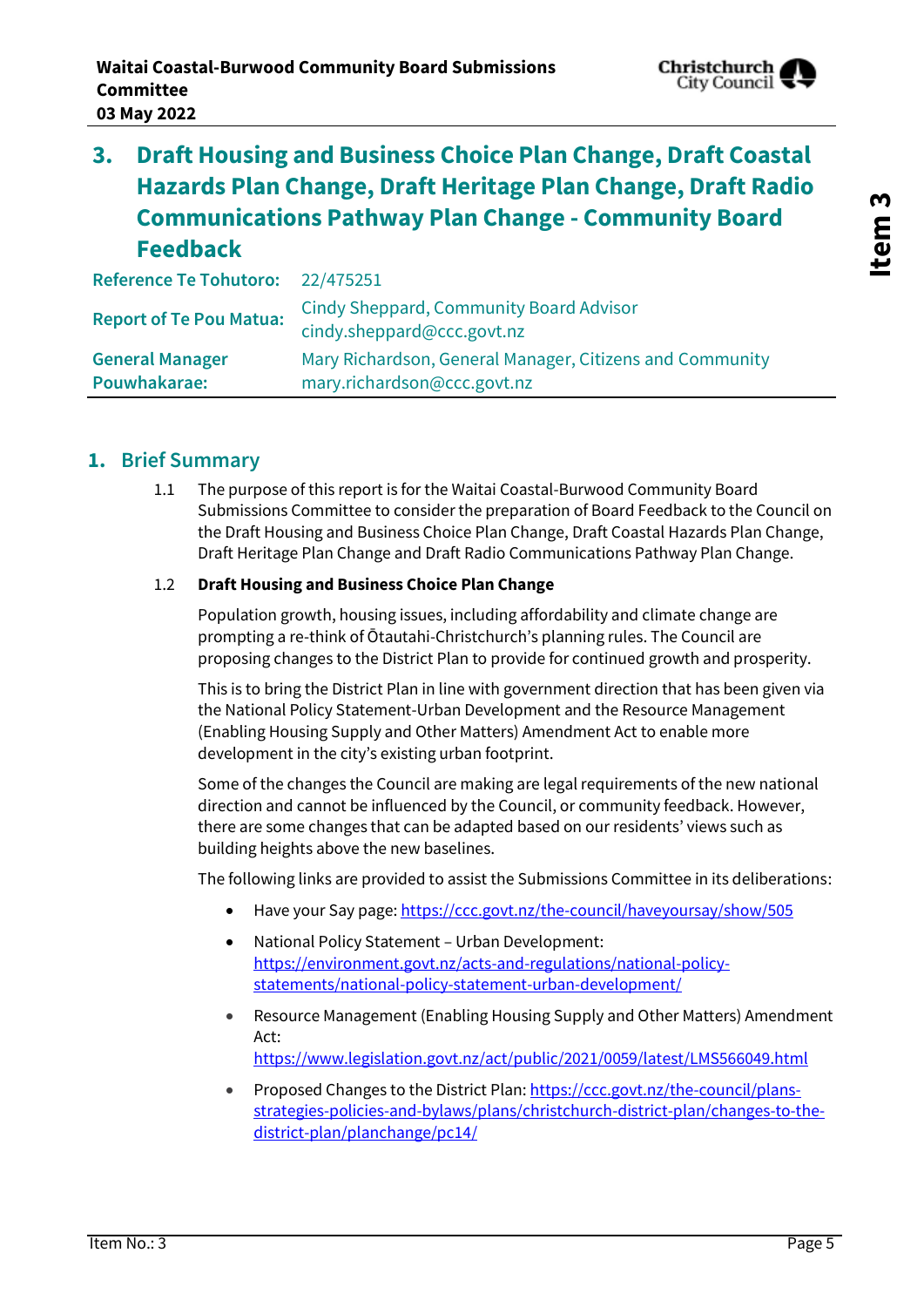

#### 1.3 **Draft Coastal Hazards Plan Change**

Communities in low-lying inland and coastal areas around New Zealand and the world are facing challenges with the impacts of climate change and sea-level rise.

Ōtautahi-Christchurch and Te Pātaka-o-Rākaihautū Banks Peninsula are already experiencing the effects of climate change. The future is expected to bring warmer weather across all four seasons, more days of extreme wind, and more intense rainfall.

This proposed plan change sets out a risk-based approach that involves managing development, land use and subdivision activities according to the level of risk in that location, acknowledging the uncertainty (of when land may be affected by rising sea levels) and the vulnerability of the activity to risk.

The following links are provided to assist the Submissions Committee in its deliberations:

- Have Your Say page[: https://ccc.govt.nz/the-council/haveyoursay/show/504](https://ccc.govt.nz/the-council/haveyoursay/show/504)
- Coastal Hazards webpage: [https://ccc.govt.nz/the-council/plans-strategies](https://ccc.govt.nz/the-council/plans-strategies-policies-and-bylaws/plans/christchurch-district-plan/changes-to-the-district-plan/planchange/pc12/)[policies-and-bylaws/plans/christchurch-district-plan/changes-to-the-district](https://ccc.govt.nz/the-council/plans-strategies-policies-and-bylaws/plans/christchurch-district-plan/changes-to-the-district-plan/planchange/pc12/)[plan/planchange/pc12/](https://ccc.govt.nz/the-council/plans-strategies-policies-and-bylaws/plans/christchurch-district-plan/changes-to-the-district-plan/planchange/pc12/)
- Proposed changes to the District Plan[: https://ccc.govt.nz/the-council/plans](https://ccc.govt.nz/the-council/plans-strategies-policies-and-bylaws/plans/christchurch-district-plan/changes-to-the-district-plan/planchange/pc12/)[strategies-policies-and-bylaws/plans/christchurch-district-plan/changes-to-the](https://ccc.govt.nz/the-council/plans-strategies-policies-and-bylaws/plans/christchurch-district-plan/changes-to-the-district-plan/planchange/pc12/)[district-plan/planchange/pc12/](https://ccc.govt.nz/the-council/plans-strategies-policies-and-bylaws/plans/christchurch-district-plan/changes-to-the-district-plan/planchange/pc12/)

#### 1.4 **Draft Heritage Plan Change**

To make sure developments happen in the right places, we are proposing 11 new Residential Heritage Areas across the city be identified for protection in the District Plan to recognise Ōtautahi-Christchurch's special identity.

It is also planned to add around 65 buildings, items and building interiors to the Schedule of Significant Historic Heritage.

The following links are provided to assist the Submissions Committee in its deliberations:

- Have You Say page:<https://ccc.govt.nz/the-council/haveyoursay/show/506>
- Proposed changes to the District Plan[: https://ccc.govt.nz/the-council/plans](https://ccc.govt.nz/the-council/plans-strategies-policies-and-bylaws/plans/christchurch-district-plan/changes-to-the-district-plan/planchange/pc13/)[strategies-policies-and-bylaws/plans/christchurch-district-plan/changes-to-the](https://ccc.govt.nz/the-council/plans-strategies-policies-and-bylaws/plans/christchurch-district-plan/changes-to-the-district-plan/planchange/pc13/)[district-plan/planchange/pc13/](https://ccc.govt.nz/the-council/plans-strategies-policies-and-bylaws/plans/christchurch-district-plan/changes-to-the-district-plan/planchange/pc13/)

#### 1.5 **Draft Radio Communications Pathway Plan Change**

As a Council, we must consider and protect our city's strategic infrastructure such as Lyttelton Port and Christchurch International Airport. This also includes other important infrastructure that allows emergency services like police, fire and ambulance, to communicate.

Through the separate Draft Housing and Business Choice Plan Change, these Radio Communication Pathways would meet the threshold to be listed as "Qualifying Matters". This means the level of intensification allowed is therefore reduced from what the government has directed.

There is a risk of buildings, structures and trees blocking communication paths and impacting on the ability for emergency services to operate effectively.

The following links are provided to assist the Submissions Committee in its deliberations:

Have Your Say page[: https://ccc.govt.nz/the-council/haveyoursay/show/507](https://ccc.govt.nz/the-council/haveyoursay/show/507)